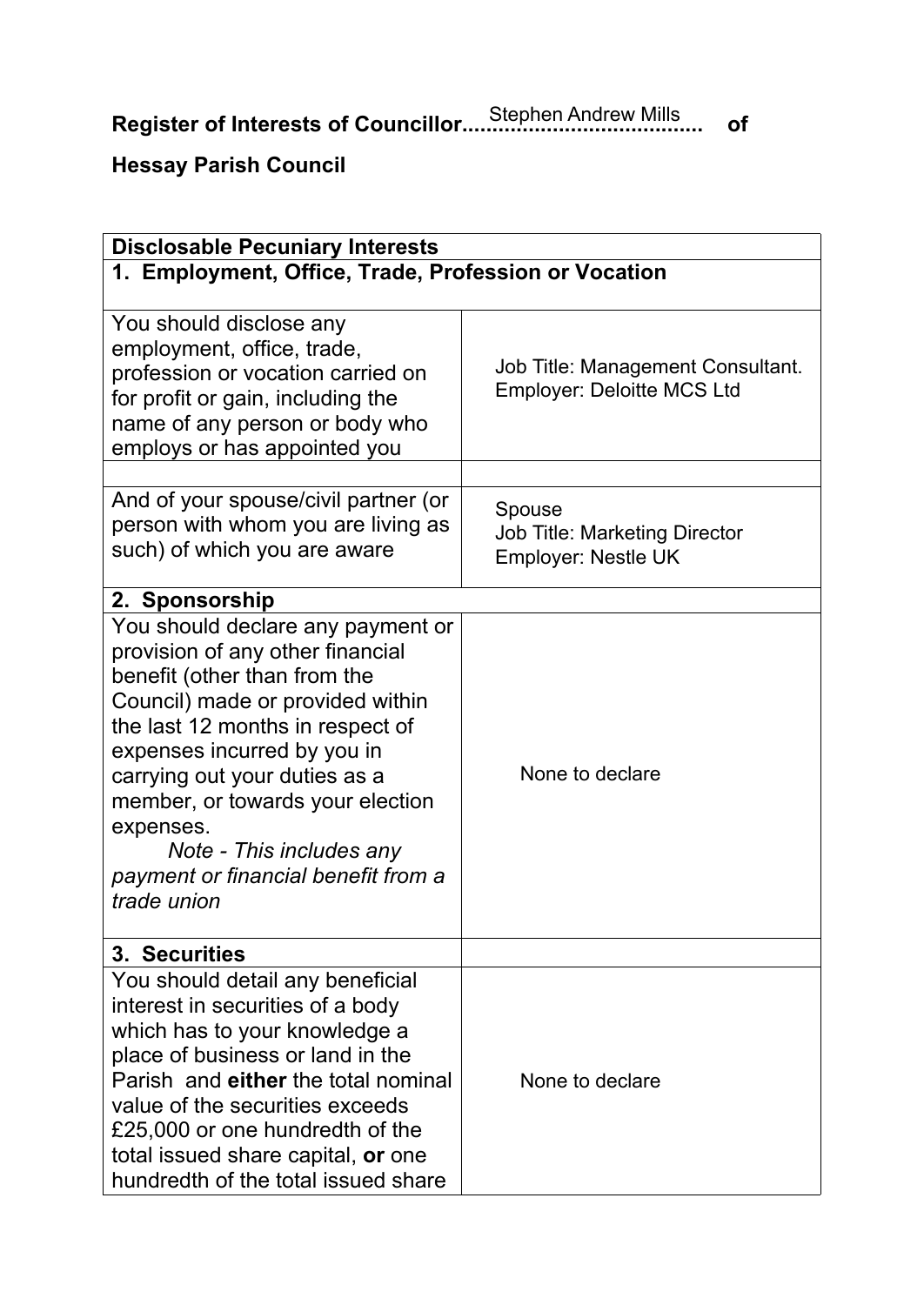| capital of any class of shares<br>issued.                                                                                                                                                                                               |                                                                                          |
|-----------------------------------------------------------------------------------------------------------------------------------------------------------------------------------------------------------------------------------------|------------------------------------------------------------------------------------------|
| "Securities" does not include<br>building society accounts but<br>includes securities of all other<br>descriptions such as shares,<br>debentures, stock, loan stock and<br>units of a collective investment<br>scheme                   |                                                                                          |
|                                                                                                                                                                                                                                         |                                                                                          |
| And of your spouse/civil partner (or<br>person with whom you are living as<br>such) of which you are aware                                                                                                                              | None to declare                                                                          |
|                                                                                                                                                                                                                                         |                                                                                          |
| 4. Contracts                                                                                                                                                                                                                            |                                                                                          |
| You should detail any current<br>undischarged contract made<br>between you, or a body in which<br>you have a beneficial interest, and<br>the Council under which goods or<br>services are to be provided or<br>works are to be executed | None to declare                                                                          |
| You have a beneficial interest in a<br>body which is a firm in which you<br>are a partner or a body corporate<br>of which you are a director, or in<br>the securities of which you have a<br>beneficial interest                        |                                                                                          |
|                                                                                                                                                                                                                                         |                                                                                          |
| And of your spouse/civil partner (or<br>person with whom you are living as<br>such) of which you are aware                                                                                                                              | None to declare                                                                          |
|                                                                                                                                                                                                                                         |                                                                                          |
| 5. Land, Licences and Corporate Tenancies                                                                                                                                                                                               |                                                                                          |
| Land<br>You should detail any beneficial<br>interest in land within the Parish<br>(excluding any easement, or right<br>in or over land which does not                                                                                   | Own a property in the village:<br>The Rowans.<br>3 Laburnum Farm Close<br>Hessay<br>York |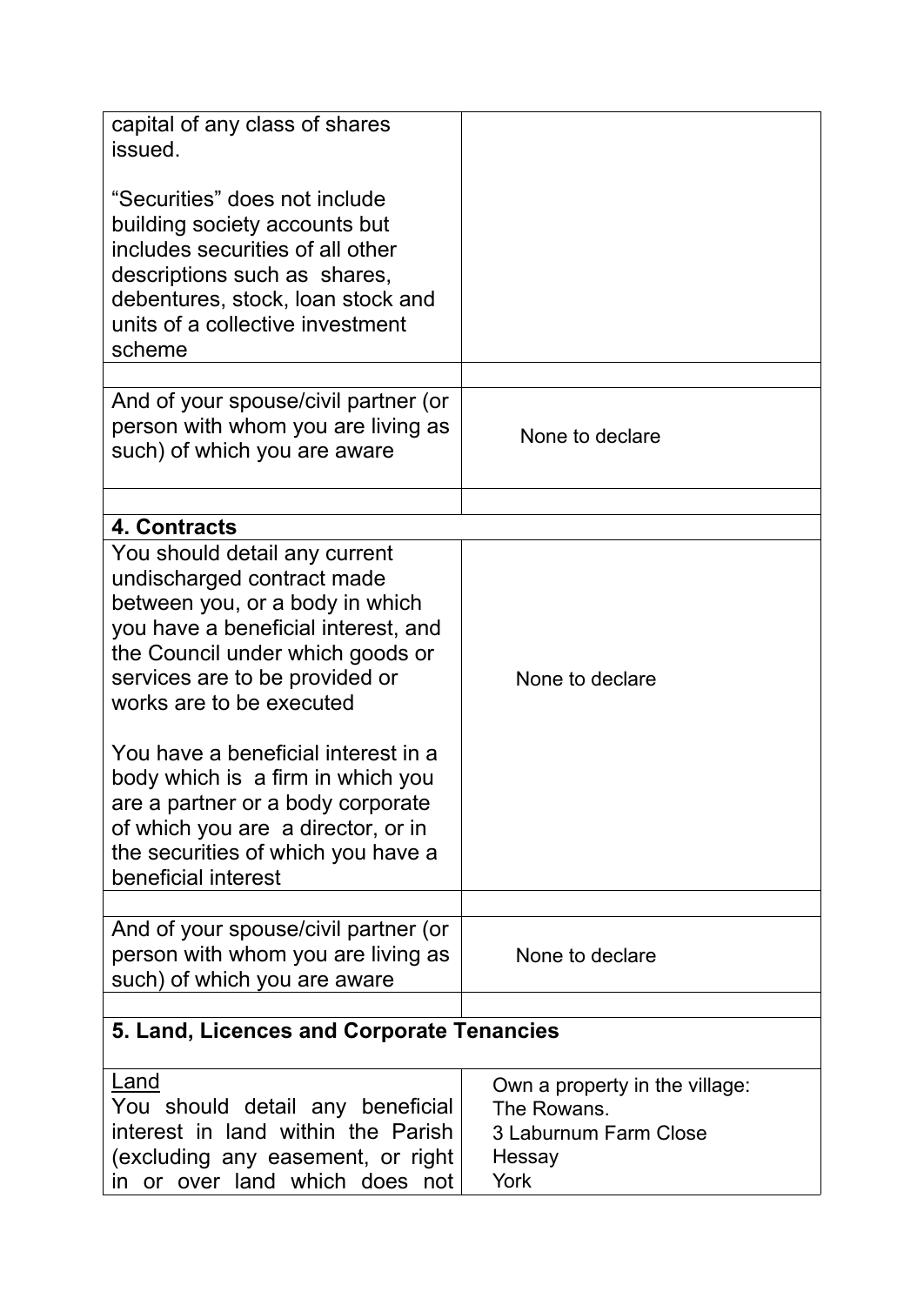| carry the right to occupy or receive<br>income).                                                                                                                 |                          |  |  |  |
|------------------------------------------------------------------------------------------------------------------------------------------------------------------|--------------------------|--|--|--|
| For these purposes land includes<br>buildings and so if you own or are<br>the tenant of your house you will<br>have an interest in land.                         |                          |  |  |  |
| And of your spouse/civil partner (or                                                                                                                             |                          |  |  |  |
| person with whom you are living as<br>such) of which you are aware                                                                                               | Joint ownership as above |  |  |  |
|                                                                                                                                                                  |                          |  |  |  |
| Licences<br>You should detail any licence<br>(alone or jointly with others) to<br>occupy land in the Parish for a<br>month or longer.                            | None to declare          |  |  |  |
|                                                                                                                                                                  |                          |  |  |  |
| And of your spouse/civil partner (or<br>person with whom you are living as<br>such) of which you are aware                                                       | None to declare          |  |  |  |
|                                                                                                                                                                  |                          |  |  |  |
| <b>Corporate Tenancies</b>                                                                                                                                       |                          |  |  |  |
| You should detail any tenancy<br>where to your knowledge, the<br>Council is the landlord and the<br>tenant is a body in which you have<br>a beneficial interest. | None to declare          |  |  |  |
|                                                                                                                                                                  |                          |  |  |  |
| And any such tenancy of your<br>spouse/civil partner (or person with<br>whom you are living as such) of<br>which you are aware                                   | None to declare          |  |  |  |
| <b>Other Interests</b>                                                                                                                                           |                          |  |  |  |
|                                                                                                                                                                  |                          |  |  |  |